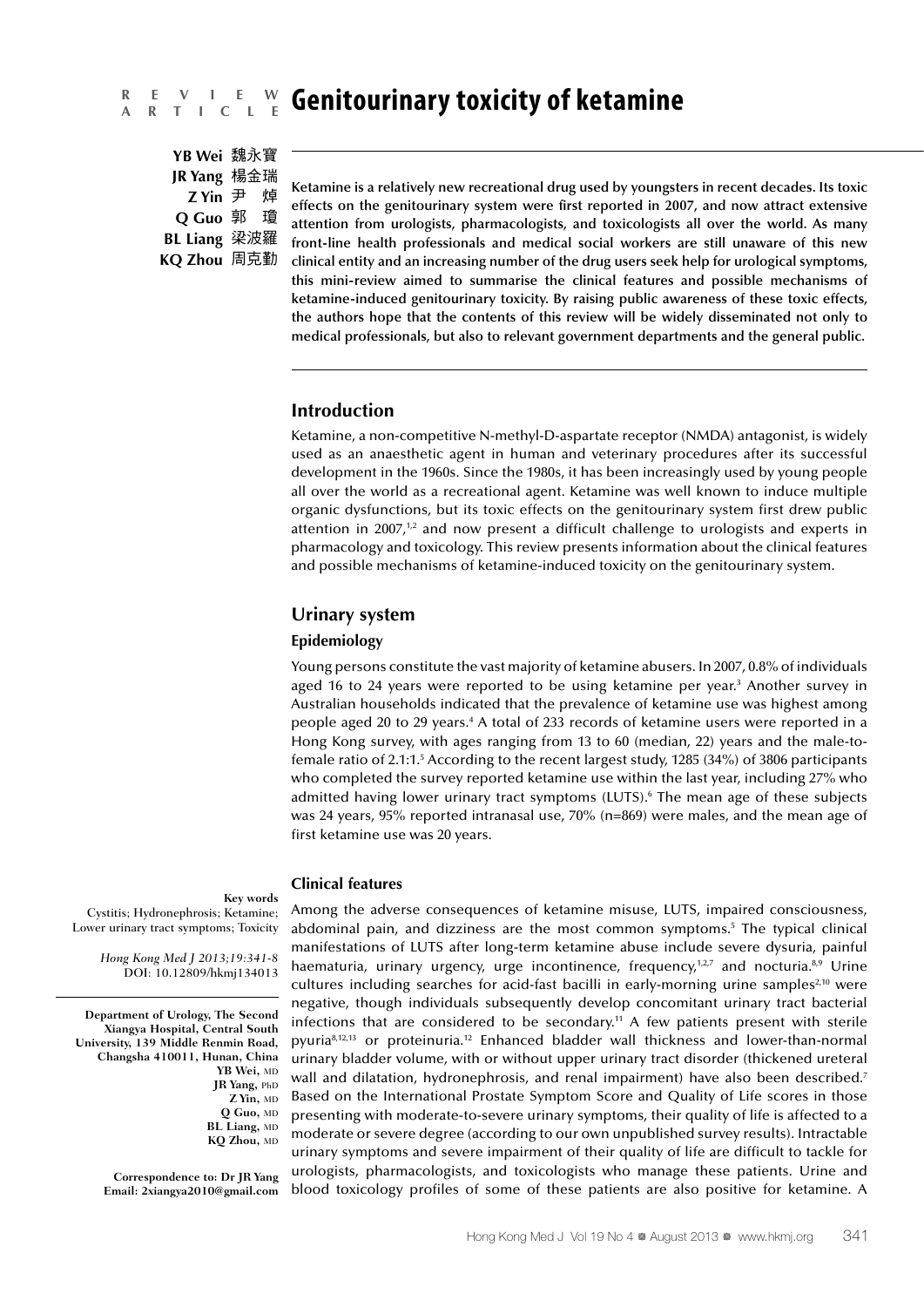# 氯胺酮對泌尿生殖系統的毒性

近數十年來,氯胺酮對於年青人來説是一種相對較新的「消遣性」藥 物。自從2007年首次有關氯胺酮引發泌尿生殖系統毒性的報導,便吸 引了世界各地的泌尿科、藥理學和毒理學醫生的廣泛關注。由於有許 多前線醫療工作者和醫務社工仍不清楚這種藥物的臨床症狀,同時亦 有越來越多氯胺酮濫用者尋求協助以解決其泌尿系統症狀,本文總結 了氯胺酮引發的臨床症狀及介紹泌尿生殖毒性的可能機制。透過提高 公眾對這些毒性作用的理解,筆者希望本文的內容不僅能在醫療專業 人員中廣泛傳閱,亦能給予政府相關部門和廣大市民作一參考。

> dose and frequency response relationship has been demonstrated between ketamine use and urinary symptoms,<sup>6,14</sup> and dose dependence has also been confirmed in vitro.15

> Cessation of ketamine is the milestone of treatment, both for preventing deterioration of renal function and offering the possibility of symptom resolution.<sup>6,7</sup> After ketamine cessation, oral pentosan polysulfate<sup>1,16,17</sup> and intravesical instillation of hyaluronic acid solution<sup>16,18</sup> or lidocaine and heparin<sup>17</sup> appear to provide some symptomatic relief. Duloxetine (a well-known antidepressant) may be considered a therapy for depressed patients as it is also believed to counter LUTS to some extent.19 Other forms of pharmacotherapy are generally regarded as unsuccessful or show no obvious effect, though very few patients may enjoy symptomatic benefit.<sup>1,13,20-22</sup> Regrettably, ketamine cessation is not an effective means of relieving all symptoms in every patient completely; symptoms may be partially alleviated only and impaired quality of life often persists.<sup>1,8,23</sup> It has been reported that after stopping of ketamine use, in about a third of cases LUTS resolve, in another third symptoms progress, and in the remainder there is no change. $24$  Another large study reported a 51% improvement in urinary symptoms upon cessation, but about 4% of patients endured deteriorating symptoms even after stopping ketamine.<sup>6</sup>

> Surgical interventions can be undertaken with the aim of maintaining renal function and/or improving severe LUTS. For symptom control, patients may be offered hydrodistension,<sup>17</sup> a suprapubic catheter,<sup>25</sup> augmentation enterocystoplasty, $11,12$  or even cystoprostatectomy<sup>21</sup> and cystectomy with construction of an ileal neobladder.<sup>26</sup> In patients presenting with hydronephrosis and renal failure, early treatment with endoscopic insertion of JJ stents<sup>11,17</sup> or nephrostomy tubes<sup>2,11,25,27</sup> can preserve renal function before irreversible damage. A few patients in whom renal function has continued to deteriorate have undergone nephroureterectomy.<sup>25</sup> A multidisciplinary approach promoting harm reduction, cessation, and early urology referral

can help combat and manage ketamine-associated urinary tract symptoms and avoid progression to severe symptoms and irreversible urological outcomes.2,6

## **Bladder**

Different doses and frequencies of ketamine abuse lead to different degrees of bladder disturbance. Patients with near-normal cystometric bladder capacities who stop (or reduce) ketamine abuse may return to normal bladder function.<sup>11</sup> In long-term abusers of ketamine, functional bladder capacities (determined from voiding diaries) were between 30 and 100 mL only.<sup>2</sup> Intravenous pyelography showed a small-capacity bladder with the upper urinary tract involved<sup>12</sup> (Fig 1). Computed tomography (CT) revealed significant thickening of the bladder wall, a small capacity, and perivesicular inflammation, $1,13$ or showed irregular bladder outline with a pseudodiverticulum.12

Many patients fail to attend urodynamic testing, as they do not tolerate bladder distention or urethral catheterization during the procedure.<sup>2,18</sup> Patients available for urodynamic studies had detrusor overactivity<sup>16</sup> and poor relaxation of the external sphincter<sup>19</sup> or decreased bladder compliance. with or without variable vesico-ureteric reflux and



FIG 1. A 29-year-old man with severe lower urinary tract symptoms after abusing ketamine for over 2 years Intravenous pyelography shows an irregular, small-capacity bladder with significant thickening of the bladder wall (arrow) and the upper urinary tract involvement (arrowheads)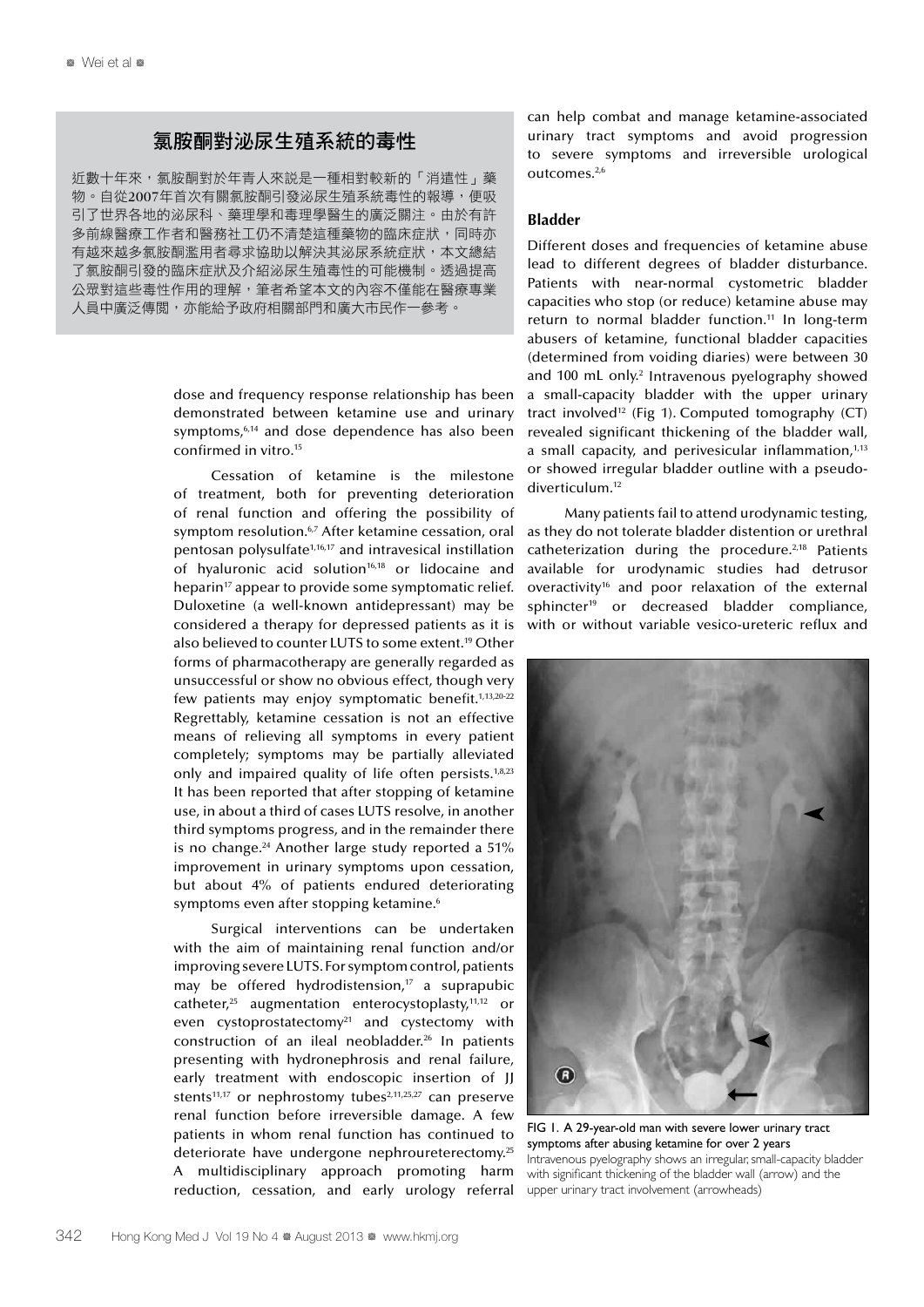decreased bladder capacity.<sup>11</sup> A bladder capacity of less than 150 mL could be regarded as a clinical threshold.18 Urinary leakage occurred even when the bladder was filled to a capacity of 30 to 50 mL.<sup>2</sup> The potassium sensitivity test was positive in some patients, indicating interstitial cystitis (IC).16

Many patients declined cystoscopy for the same reason as for urodynamic studies, $9,11,16$  though cystoscopy was usually performed either under local or general anaesthesia (based on symptom severity and patient choice).<sup>11,16</sup> Cystoscopic findings classically associated with IC are detailed in the Table.1,2,7,8,10-13,16-18,20,24,26-35 They include low bladder capacity, contracted bladder, marked inflammation consistent with in-situ carcinoma or significant infection,8 severe bladder ulceration,1,16 multiple erythematous swelling<sup>12,13</sup> with necrotic mucosa,<sup>13</sup> various degrees of epithelial inflammation with neovascularisation and petechial haemorrhages,<sup>11</sup> or cystitis glandularis confirmed by biopsies only.<sup>2</sup> It has been noted that after cystodilation or cystoscopy on filling the bladder, there may be erythematous bladder bleeding,<sup>21</sup> glomerulation (bladder haemorrhages) and mucosal bleeding diffusely into the lumen,<sup>28</sup> and even persistent active bleeding from a bladder ulcer<sup>16</sup> (Fig 2).

Bladder biopsies of ketamine-induced cystitis reveal chronic inflammatory changes similar to those encountered in any form of IC.<sup>1,11</sup> These entail a thin epithelium with neutrophilic and lymphoplasma cell infiltration of the bladder mucosa,<sup>16</sup> and/ or a mononuclear inflammatory cell infiltrate in submucosal tissue.18,36 A proliferation of von Brunn's nests in the bladder has also been described.29 Some patients with serious bladder lesions show no surface epithelium, but only smooth muscle (Fig 3), collagen and adipose tissue.<sup>8</sup> The bladder mucosa is typically erythematous,<sup>26</sup> with or without ulcerative and haemorrhagic cystitis.<sup>1,21</sup> Finally bladder tissue fibrosis supervenes, $12$  without dysplasia or malignancy.27 Calcification in the bladder has also been described in a few patients.<sup>30,35</sup> Silver staining revealed a loss of nerve fibres among the muscles of the bladder, and immunohistochemistry on choline acetyltransferase (a marker for cholinergic neurons) also yielded a decline in such cells.<sup>36</sup> Detailed biopsy finding in the published literature are referred to in the Table.

Bladder wall fibrosis has been demonstrated in a ketamine-treated mouse model, with loss of muscle in the bladder wall and an increase of connective tissue, which concurs with clinical findings in patients.<sup>37</sup> Muscular and epithelial degeneration was present, as reflected by the presence of apoptotic cells in the layers of the mouse bladder wall, and an extensive increase in fibrous tissue, mostly in the lamina propria (stained by Sirius red), but ulceration of the



FIG 2. A 32-year-old man who abused ketamine for over 5 years was admitted with severe lower urinary tract symptoms. Cystoscopy, which had to be performed under general anaesthesia as he could not tolerate bladder distention or urethral catheterization, shows: (a) a bladder with scattered punctuate bleeding ulcers (at the beginning of the cystoscopy), and (b) diffuse bleeding and fused ulcers in the bladder



FIG 3. The patient described in the legend of Figure 2 underwent bladder biopsy in the procedure of cystoscopy, which presents no surface epithelium but yields smooth muscles in the bladder

bladder as commonly reported was not observed.<sup>37</sup> Another ketamine-treated mouse model discovered transmitters changed in the urinary bladder, whereby noncholinergic contractions and P2X1 receptor expression was enhanced.38 This indicated dysregulation of purinergic neurotransmission, possibly giving rise to detrusor overactivity and bladder dysfunction.

There was no strong bladder biopsy–based evidence that long-term ketamine use resulted in bladder tumours. Premalignant conditions such as squamous metaplasia are occasionally noted, $31,35$  as is nephrogenic metaplasia in the bladder.<sup>35</sup> However, ketamine leading to reactive urothelial changes that mimic carcinoma in situ has been noted,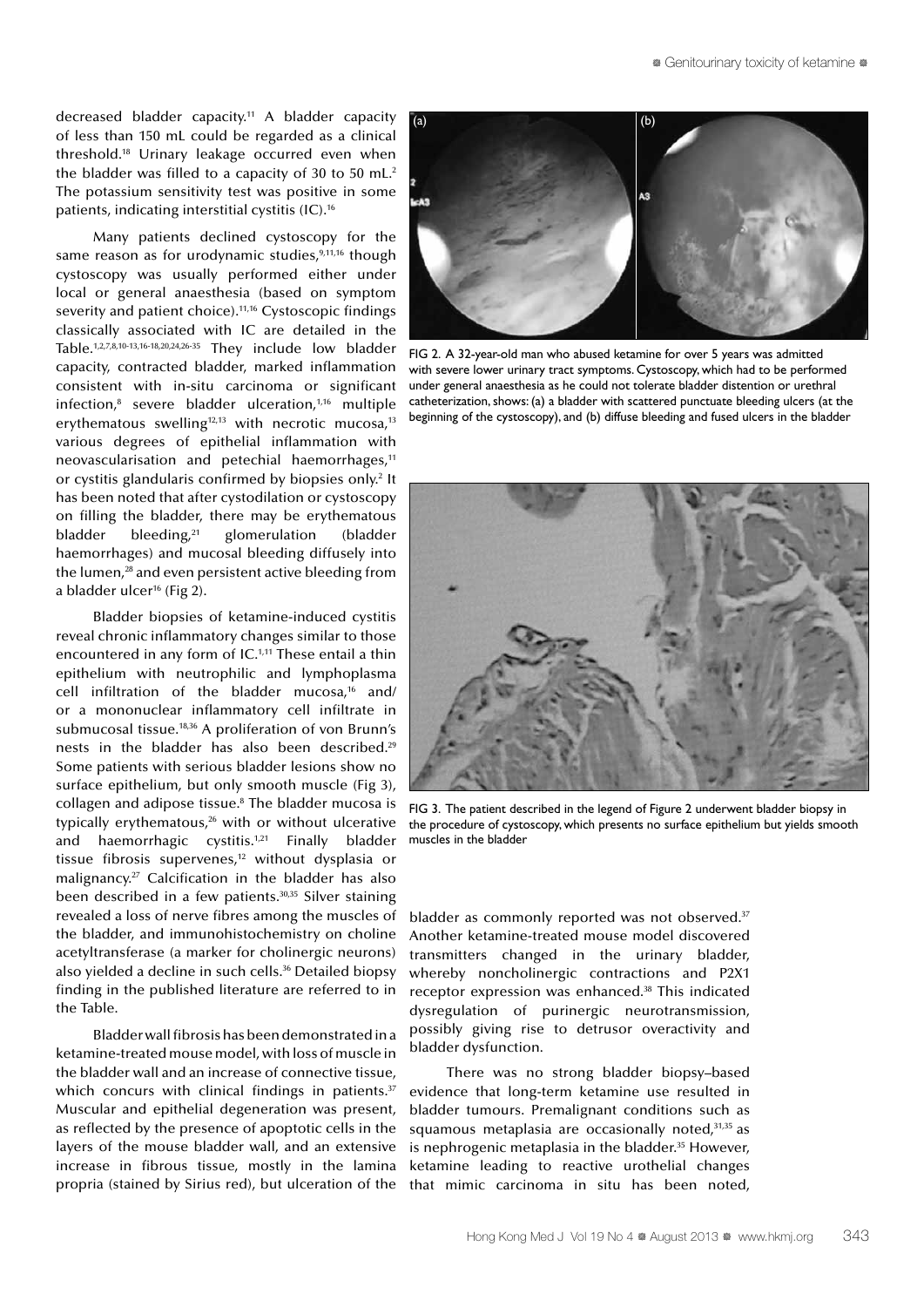|  |  |  |  | TABLE. Published reports on cystoscopy and biopsy findings in ketamine abusers |  |
|--|--|--|--|--------------------------------------------------------------------------------|--|
|  |  |  |  |                                                                                |  |

| Study                                    | Cystoscopy                                                                                                                                                                                                                    | <b>Biopsy</b>                                                                                                                                                                                                                                                                                                                                                                                                                                                                                                                             |  |  |  |  |  |
|------------------------------------------|-------------------------------------------------------------------------------------------------------------------------------------------------------------------------------------------------------------------------------|-------------------------------------------------------------------------------------------------------------------------------------------------------------------------------------------------------------------------------------------------------------------------------------------------------------------------------------------------------------------------------------------------------------------------------------------------------------------------------------------------------------------------------------------|--|--|--|--|--|
| Shahani et al, <sup>1</sup><br>2007      | Multiple erythematous patches of the bladder wall,<br>consistent with active cystitis                                                                                                                                         | A substantially denuded urothelial mucosa, with a thin layer of reactive and<br>regenerating epithelial cells. The superficial lamina propria was oedematous, with<br>numerous dilated blood vessels and scattered inflammatory cells, with an overall<br>appearance of granulation tissue. The deeper lamina propria was dense and fibrotic.<br>Throughout the stroma, scattered lymphocytes and mast cells were identified but<br>eosinophils predominated, mimicking the changes of chronic cystitis                                   |  |  |  |  |  |
| Chu et al, $2$<br>2007                   | Cystitis glandularis                                                                                                                                                                                                          | Cystitis glandularis                                                                                                                                                                                                                                                                                                                                                                                                                                                                                                                      |  |  |  |  |  |
| Chu et al, $11$<br>2008                  | Cystoscopy revealed various degrees of<br>epithelial inflammation of the bladder and<br>neovascularisation. Severe cases showed<br>petechial haemorrhages, as classically described<br>in patients with interstitial cystitis | Histologically, the urinary bladder epithelium was largely denuded, with a focal<br>presence of reactive urothelium. The lamina propria showed granulation tissue<br>and congested vessels, infiltrated predominantly by lymphocytes and a variable<br>number of eosinophils. Ultrastructural examination by electron microscopy showed<br>querciphylloid muscle cells (vacuoles at the periphery of muscle cells). This feature<br>has also been found in interstitial cystitis                                                          |  |  |  |  |  |
| Tsai et al, <sup>13</sup><br>2008        | Multiple erythematous swelling and necrotic<br>mucosa in the bladder                                                                                                                                                          | Multiple erythematous patches of the bladder biopsies with active cystitis were<br>identified                                                                                                                                                                                                                                                                                                                                                                                                                                             |  |  |  |  |  |
| Colebunders<br>and Van<br>Erps, 2008     | Mild inflammatory changes                                                                                                                                                                                                     | Negative                                                                                                                                                                                                                                                                                                                                                                                                                                                                                                                                  |  |  |  |  |  |
| Cottrell et al, <sup>24</sup><br>2008    | A small-capacity erythematous bladder which bled<br>on filling                                                                                                                                                                | An ulcerative, haemorrhagic cystitis                                                                                                                                                                                                                                                                                                                                                                                                                                                                                                      |  |  |  |  |  |
| Selby et al, <sup>27</sup><br>2008       | A diffusely inflamed bladder with marked reduction<br>in capacity (150 cc) but no obstruction at the<br>ureteric orifices                                                                                                     | Inflammatory change but no dysplasia or malignancy                                                                                                                                                                                                                                                                                                                                                                                                                                                                                        |  |  |  |  |  |
| Oxley et al, 35<br>2009                  | One specimen consisted of ulcer slough only but<br>eosinophils were not present; the majority of the<br>bladder was ulcerated and where the urothelium<br>remained it showed urothelial atypia                                | The urothelial atypia seen in the biopsy specimens of 12 patients was marked with<br>nuclear enlargement and loss of polarity. High expression of p53 was present in 9/10<br>cases, but high expression of Ki67 was present in 6/10 cases. None of the biopsy<br>specimens showed expression of CK20 in the atypical urothelium calcification in<br>one specimen, in another nephrogenic metaplasia and one had non-keratinising<br>squamous metaplasia                                                                                   |  |  |  |  |  |
| Storr and<br>Quibell, <sup>8</sup> 2009  | Contracted bladder, 'marked inflammation<br>consistent with in-situ carcinoma or significant<br>infection', multiple telangiectasia on distension,<br>'bullous cystitis and scarring'                                         | A moderate inflammatory infiltrate, denuded mucosa in places and foci of 'cystitis<br>cystica'. There was no evidence of malignancy or granulomata, smooth muscle,<br>collagen and adipose tissue, but no surface epithelium was obtained on either<br>occasion                                                                                                                                                                                                                                                                           |  |  |  |  |  |
| Chiew and<br>Yang, <sup>12</sup> 2009    | Diffuse reddish swelling of the bladder mucosa                                                                                                                                                                                | Bladder wall ulceration, inflammation, and fibrosis                                                                                                                                                                                                                                                                                                                                                                                                                                                                                       |  |  |  |  |  |
| Tsai et al, <sup>18</sup><br>2009        | (Not mentioned)                                                                                                                                                                                                               | Denuded urothelial mucosa and regeneration of urothelial mucosa were found. The<br>bladder wall showed inflammatory infiltration with eosinophils and mast cells                                                                                                                                                                                                                                                                                                                                                                          |  |  |  |  |  |
| Shahzad et<br>al, 30 2009                | Erythematous bladder with increased vascularity                                                                                                                                                                               | Histology showed markedly inflamed bladder wall with focal areas of ulceration and<br>granulation tissue formation. Congo red stain failed to reveal any amyloid tissue.<br>Areas of dystrophic calcification were evident                                                                                                                                                                                                                                                                                                                |  |  |  |  |  |
| Middela and<br>Pearce, <sup>7</sup> 2011 | Diffusely inflamed bladder with a 50-mL capacity                                                                                                                                                                              | Non-specific                                                                                                                                                                                                                                                                                                                                                                                                                                                                                                                              |  |  |  |  |  |
| Mason et al. <sup>26</sup><br>2010       | Erythematous bladder mucosa with or without<br>ulceration was found in all cases                                                                                                                                              | Histological findings included inflammatory changes with an inflammatory infiltrate<br>containing eosinophils within the lamina propria and atypical urothelium showing<br>increased proliferation rate and expression of p53 but no expression of cytokeratin 20                                                                                                                                                                                                                                                                         |  |  |  |  |  |
| Ho et al, $29$<br>2010                   | Inflamed bladder mucosa with superficial ulcers                                                                                                                                                                               | Biopsy revealed urothelial epithelium with nodular proliferation in the lamina propria.<br>The cells lining the cyst were characteristic of multilayered urothelial epithelium.<br>Dense neutrophil infiltration was seen within the epithelium and lamina propria. Some<br>of the fragments were composed of granulation tissue with eosinophil infiltration. No<br>granuloma, dysplasia, or malignancy was seen. On the whole, the biopsies showed<br>changes consistent with severe cystitis with a proliferation of von Brunn's nests |  |  |  |  |  |
| Noorzurani et<br>al, <sup>33</sup> 2010  | A contracted and inflamed bladder                                                                                                                                                                                             | Histological changes consistent with interstitial cystitis                                                                                                                                                                                                                                                                                                                                                                                                                                                                                |  |  |  |  |  |
| Chen et al, $16$<br>2011                 | Bladder ulceration, severe post-dilation<br>haemorrhage, and low bladder capacity                                                                                                                                             | Neutrophilic and lymphoplasma cell infiltration in bladder mucosa, which was<br>consistent with chronic inflammation                                                                                                                                                                                                                                                                                                                                                                                                                      |  |  |  |  |  |
| Nomiya et al, <sup>28</sup><br>2011      | Mild glomerulation and mucosal bleeding appeared<br>diffusely in the bladder mucosal lumen, indicating a<br>diagnosis compatible with interstitial cystitis                                                                   | Not performed                                                                                                                                                                                                                                                                                                                                                                                                                                                                                                                             |  |  |  |  |  |
|                                          | Lai et al, <sup>10</sup> 2012 A small-capacity bladder with erythematous<br>lesions throughout the bladder                                                                                                                    | Changes of chronic cystitis                                                                                                                                                                                                                                                                                                                                                                                                                                                                                                               |  |  |  |  |  |
| Chang et al, <sup>17</sup><br>2012       | Diffuse neovascularisation, glomerulation and<br>multiple erythematous patches in 19 patients                                                                                                                                 | Acute or chronic inflammation with denudation of the urothelium                                                                                                                                                                                                                                                                                                                                                                                                                                                                           |  |  |  |  |  |
| Jalil and<br>Gupta, 31 2012              | Features of ulcerative cystitis with small bladder<br>capacity                                                                                                                                                                | Biopsy confirmed extensive ulcerative cystitis, one of which also showed squamous<br>metaplasia                                                                                                                                                                                                                                                                                                                                                                                                                                           |  |  |  |  |  |
| Ng et al, <sup>32</sup> 2012 Cystitis    |                                                                                                                                                                                                                               | (Not mentioned)                                                                                                                                                                                                                                                                                                                                                                                                                                                                                                                           |  |  |  |  |  |
| Venyo and                                | A small-capacity inflamed bladder and both<br>Benatar, 34 2012 ureteric orifices looked normal                                                                                                                                | Histological examination of the biopsy specimens showed an unremarkable<br>overlying urothelium, while the underlying lamina propria showed areas of ulceration<br>and fibrin deposition, with granulation tissue formation. There was diffuse moderate<br>chronic inflammation. There was no obvious atypia or malignancy. The features of<br>the biopsy specimens were consistent with ulceration and chronic inflammation                                                                                                              |  |  |  |  |  |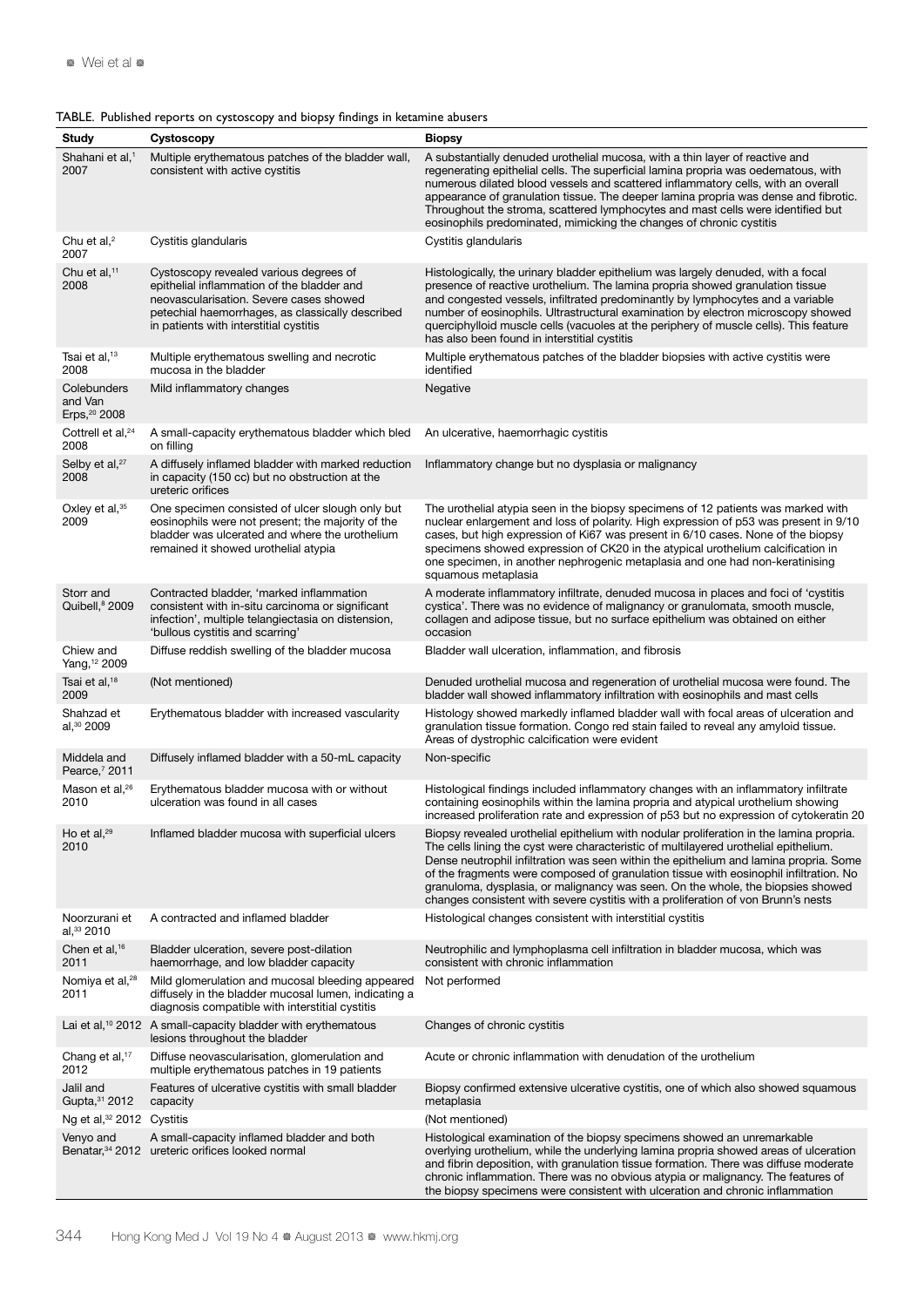with high p53 immunoreactivity but negative for cytokeratin 20,26,35 and with moderate-to-high levels of immunohistochemical Ki67 reactivity.<sup>35</sup> These findings are important, as cytokeratin 20 has been associated with urothelial dysplasia and raises the suspicion of malignancy.

#### **Ureter and kidney**

Besides bladder lesions, the subsequent condition of the upper urinary tract (ureters and kidneys) of ketamine abusers is also noteworthy. According to the published reports, Chu et  $al<sup>11</sup>$  found that 51% of patients with ketamine-induced urinary symptoms had unilateral or bilateral hydronephrosis revealed by ultrasonography. Another patient with no ultrasonographic abnormality had bilateral vesico-ureteral reflux. Based on CT, no cause for hydronephrosis was evident in such patients, in particular there were no calculi.<sup>27</sup> Abdominal CT was performed in another patient, and mild bilateral hydroureters were evident but no hydronephrosis was mentioned.<sup>16</sup> Most often hydronephrosis was accompanied by varying degrees of ureteral lesions, ureteral wall thickening, ureteral stenosis, or vesicoureteric reflux. A unilateral abnormality of the distal ureter was revealed by intravenous urography.<sup>21</sup> A diethylenetriamine pentaacetate scan showed that the right kidney was not functioning and there was severe vesico-ureteric reflux.<sup>29</sup> Chiew and Yang<sup>12</sup> utilised intravenous pyelography which showed narrowing of the bilateral ureterovesical junction with bilateral hydronephrosis and hydroureters. Chu et al<sup>2</sup> reported that one patient who continued to abuse ketamine ended up with gross bilateral hydronephrosis and acute renal failure. A subsequent antegrade nephrostogram revealed complete rightsided ureteric obstruction just below the pelvicureteric junction and a markedly diminished flow of contrast in the left ureter suggestive of retroperitoneal fibrosis.2 According to a mercaptoacetyltriglycine nuclear medicine scan, one patient's right kidney contributed to only 11% of overall renal function, indicating right kidney dysfunction.<sup>25</sup> Subsequent nephrostograms also showed bilateral diffuse ureteric narrowing, without any extrinsic cause of ureteric obstruction demonstrated by CT, raising the suspicion of retroperitoneal fibrosis.<sup>25</sup> According to the published reports, in several patients the upper urinary tract is involved, while about half of them have unilateral or bilateral vesico-ureteral reflux. Chu et al $11$  even found four patients with acute papillary necrosis. It was recognised that papillary necrosis could cause complete ureteric obstruction by migration of a sloughed papilla into the ureter and hence hydronephrosis.

Ketamine-induced kidney damage has also been revealed in two animal models. Yeung et al<sup>36</sup>

found that starting from 1 month, all addicted mice showed invasion of mononuclear white cells, either surrounding the glomerulus or kidney tubules, and that aggregation of these cells extended all the way to the pelvis and ureter. Wai et al<sup>39</sup> observed hydropic degeneration of the kidney tubules as early as 6 weeks into ketamine treatment of mice. Long-term ketamine administration (28 weeks) led to atresia of renal glomeruli in mice, which was more severe when the animals were treated with both ketamine and alcohol.<sup>39</sup>

Biopsies of the ureteric wall yielded nonspecific chronic inflammatory changes. Bladder biopsies in patients with ketamine cystitis showed fibrotic ureteric tissue with mucosal ulceration and residually attenuated urothelium with nuclear enlargement, pleomorphism, and occasional hyperchromasia.25 These patients also had oedematous lamina propria infiltrated by neutrophils, plasma cells, macrophages, and eosinophils. Such inflammatory infiltrates extended through the ureteric wall with prominent regions of periureteric fibrosis.<sup>25</sup> Chang et al<sup>17</sup> described two patients in whom ureteral wall tissue (seen by ureterorenoscopy) yielded chronic inflammation with reactive changes of the urothelium and formation of granulation tissue with inflammatory exudates.

Whether chronic ketamine abuse gives rise to ureteric or kidney tumours is still unknown. Hopcroft et al<sup>25</sup> considered that an extension of intestinal mucosa from the ileal conduit was possible, as they found focal intestinal metaplasia extending several centimetres up the ureter and originating from the ileal conduit margin.

## **Reproductive system**

Jang et al<sup>40</sup> discovered that with the exception of sexual desire, sexual dysfunction due to ketamine abuse was common in all domains (arousal, lubrication, orgasm, satisfaction, pain), and that like ketamineinduced cystitis, it too severely impacted the quality of life. Notably, there was also a statistically significant reduction in sperm motility as studied in ketaminetreated male ICR (Imprinting Control Region) mice compared with controls, and that longer durations of treatment amplified this effect.<sup>37</sup> Collectively, these effects suggest reduced fertility possibly associated with chronic ketamine intake.

## **Possible mechanisms**

The underlying pathophysiological mechanism for the destruction of the urinary tract by ketamine is unknown. Further investigations to determine the exact cause of ketamine-induced pathology are necessary. Epidemiological studies as well as clinical and animal research may be helpful in assessing the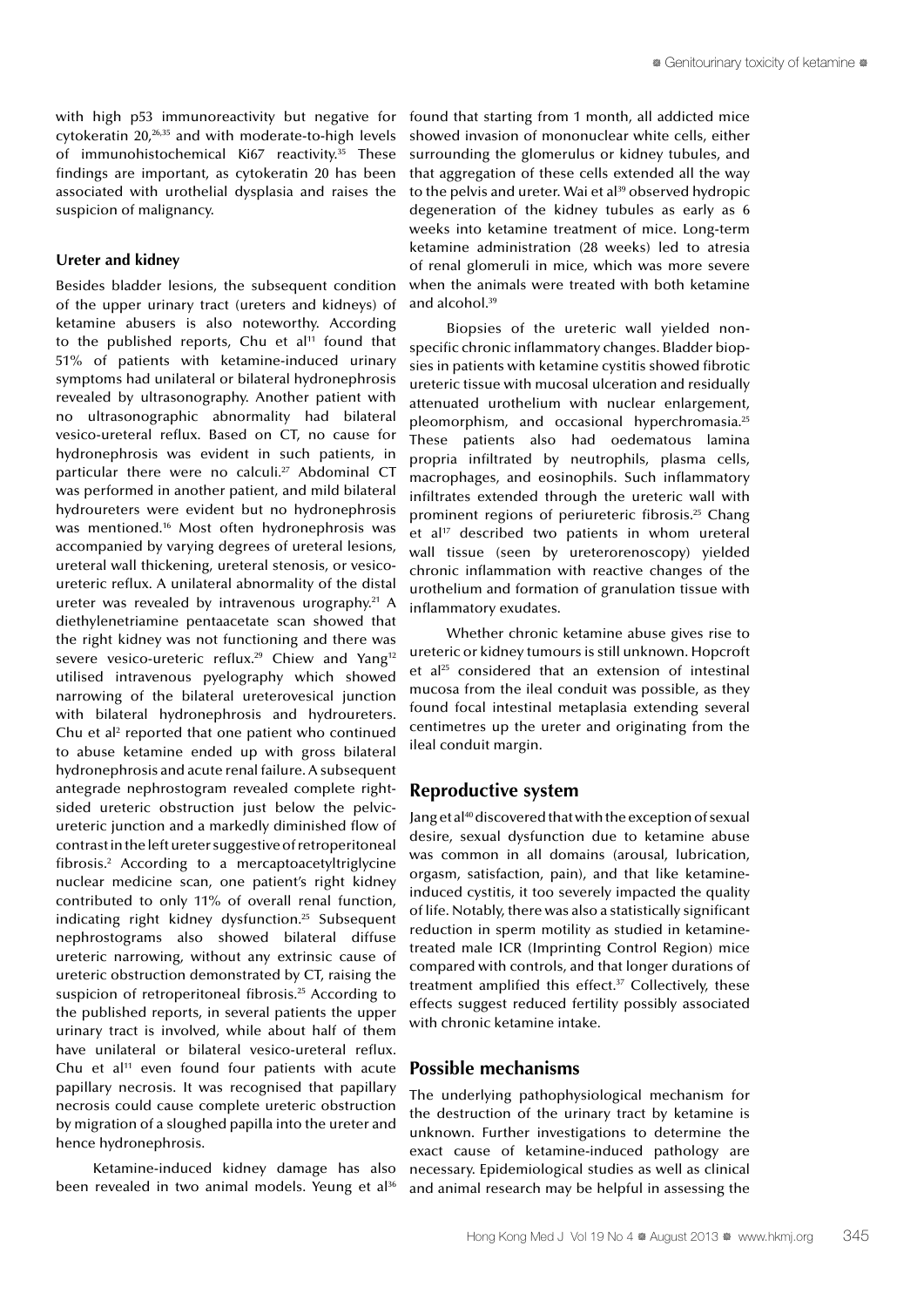actual scope of the problem and could yield clues to aetiology. Whether damage to the lower and upper urinary tract is caused by the same factor is uncertain. Why the lower urinary tract is affected more frequently is also unknown. As the upper urinary tract appears to be involved later and less frequently, this could be a secondary phenomenon. Whatever the reason, several hypotheses for the relationship between ketamine use and the urinary tract damage have been proposed.

## **Direct toxic effects**

The high concentration of ketamine and its metabolites (norketamine and hydroxy norketamine) in urine might be directly toxic to the lower urinary tract mucosa. $1/2$  It appears plausible that these chemicals accumulating in urine induce significant bladder irritation and cause cystitis due to prolonged contact.1 The presence of papillary necrosis in some chronic high-dose ketamine abusers might be due to irreversible toxic effects on interstitial cells in the papilla, leading to interstitial fibrosis, structural damage, and chronic renal insufficiency.<sup>11</sup> Ketamine and its metabolites appear to cause a disordered urine-tissue interface in the bladder, thus leading to penetration of toxic urinary compounds into the bladder wall.18 Strong evidence implicates ketamine abuse as a cause of irritative symptoms. For example, abusers experience symptom relief after intravesical instillation hyaluronic acid, $18$  thus implicating ketamine and its metabolites in the urine as a causal factor. However, it is still unknown whether it is their presence in urine that has an important role on urinary system damage.

Loss of bladder wall muscle tissue and an increase of connective tissue have been observed in mice models.37 Muscular and epithelial degeneration, an extensive increase of fibrous tissue mostly evident in the lamina propria, and fibrosis in the muscular layer along with thinning of muscle are the main findings. Wai et al $39$  proposed that ketamine induces fibrosis in liver lobes and necrotic cells in the kidney, and the resulting accumulation of its metabolites (including hydroquinone) would directly fragment the DNA of cells. These researchers found fibrosis at the tips of liver lobes in ketamine-treated animals by 16 weeks, while in controls the corresponding areas of the liver were relatively clear. The fibrosis had spread into the parenchyma of the liver by 28 weeks of ketamine treatment. They also reported that the extent of fibrosis was more abundant in the livers of ketamine-treated animals and that such animals exhibited glomerular atresia (<10%) but as much as 20% in animals that also received alcohol. This suggested that ketamine-plus-alcohol treatment induced more proliferation of nuclei than ketamine alone.

#### **Microvasculature toxicity**

Shahani et al<sup>1</sup> considered that ketamine and its metabolites inflicted damage to the microvasculature of the bladder, potentially leading to ischaemia and fibrosis. Chu et al<sup>11</sup> thought that such toxic effects on microvasculature were also applicable to the kidney. They proposed that some patients may be prone to papillary necrosis from micro-angiopathy or capillary sclerosis in the renal medulla causing papillary hypoperfusion and bladder ischaemia, and give rise to severe suprapubic pain and dysuria during bladder filling.

#### **Neural and neurotransmitter toxic effects**

Yeung et al<sup>36</sup> hypothesised that ketamine-induced chronic inflammation in the urinary system of the mouse was probably not a direct effect of the ketamine, but secondary to indirect pathophysiological changes. They inferred there was a change in neuromuscular activity or a possible decrease of nerve fibres, there being a decrease in silver-stainable fibres in the muscles of the mouse urinary bladder, suggesting that ketamine caused degeneration of neuromuscular junctions and/or proprioceptive sensory fibres in the course of chronic addiction. Others demonstrated that nociceptive responses induced by substance P were enhanced by NMDA antagonists in the presence of ketamine, which suggested facilitation of neurogenic inflammation as a cause of cystitis.16 A slight disturbance in the peripheral C-fibre function did not lead to increased bladder volumes, but in schizophrenic patients detrusor hyperreflexia has been observed.<sup>41</sup> Thus, Meng et al<sup>38</sup> utilised mice treated with ketamine, which showed enhanced noncholinergic contractions and P2X1 receptor expression in the bladder, indicating dysregulation of purinergic neurotransmission possibly underlying detrusor overactivity in ketamine-induced bladder dysfunction.

### **Autoimmune pathogenesis**

An autoimmune reaction was postulated as a cause of IC,<sup>1</sup> which might explain the raised erythrocyte sedimentation rate and C3/C4 found in some patients.11,16,19

#### **Bacteriuria**

Although most ketamine users presented with sterile urine and showed no improvement after antibiotic treatment, Chu et  $al<sup>11</sup>$  regarded positive bacterial culture in subsequent urine specimens of two patients might be secondary infections not responsible for the initial urinary symptoms. Yeung et al<sup>36</sup> considered that prolonged ketamine addiction resulted in animals becoming prone to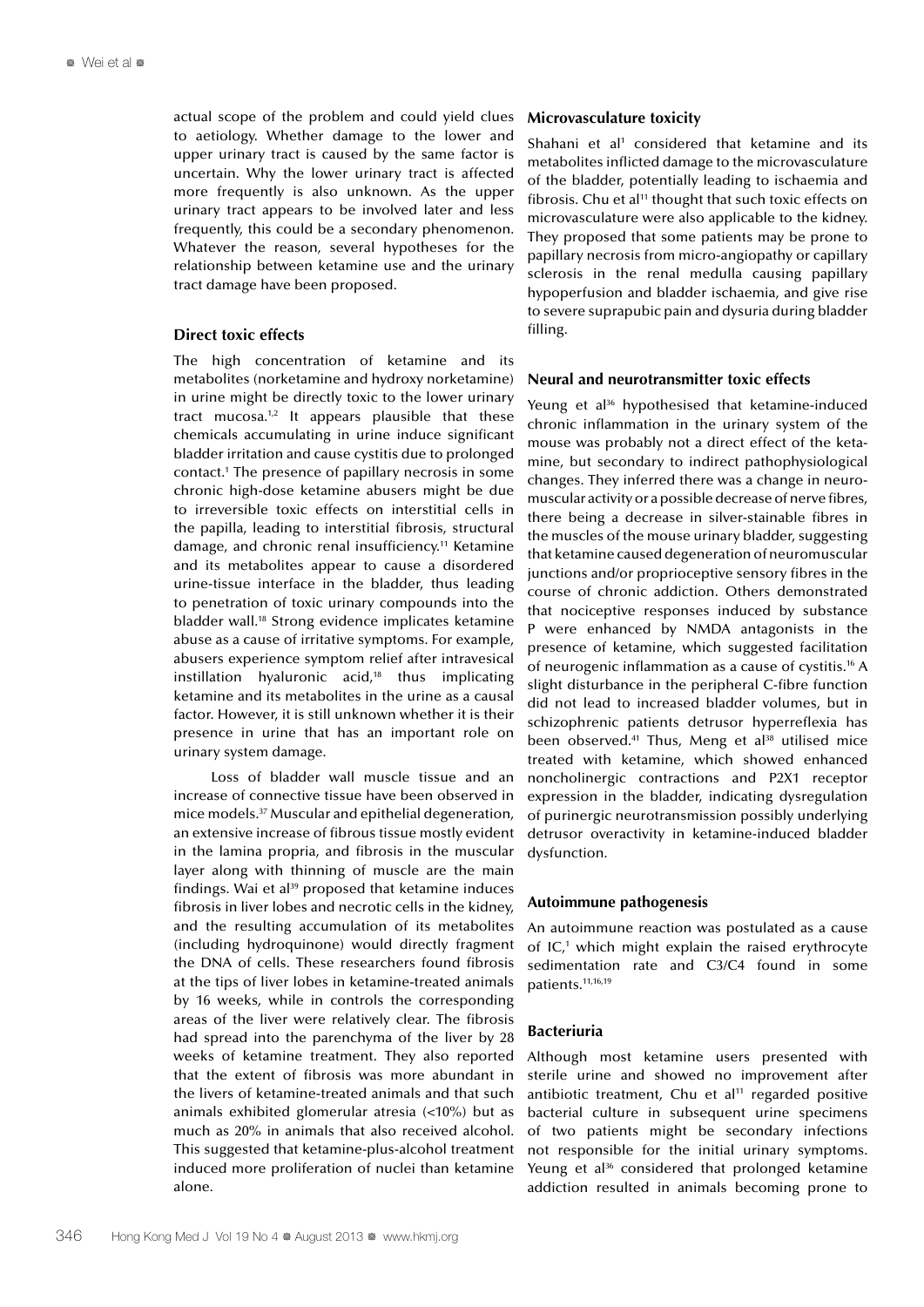urinary infection. Shahani et al<sup>1</sup> also believed that secondary bacterial infection led to long-term renal tract damage.

# **Discussion**

The non-medical use of ketamine has been illegal in the UK since it was classified as a class C drug in 2006, and the injection of ketamine in China was classified among the first-class psychotropic drugs in 2004. However, more and more youths fall into this recreational fraternity. Starting from the mid-1980s, ketamine has gained popularity as one of the recreational 'club' drugs used by young adults in 'rave' and other party settings. In the first half of 2007, 'street ketamine' was the most commonly abused drug among persons aged <21 years in Hong Kong.42 In 2007, 0.8% of the individuals aged 16 to 24 years in the UK were reported to have used ketamine in the last year.<sup>3</sup> Between November 2009 and January 2010, 3806 participants all over the world completed surveys, of which 1285 (33.8%) reported ketamine use within the last year.<sup>6</sup> Reports of symptoms with ketamine abuse have come from Canada, Belgium, Hong Kong, Taiwan, Mainland China, Japan, Malaysia, the UK, and the US. Ketamine abuse has become a worldwide problem.

Commonly identified LUTS include urgency (92%), frequency (84%), nocturia (88%), dysuria (86%), and haematuria (68%).<sup>32</sup> These symptoms were much more frequent than in the report by Winstock et al,<sup>6</sup> most likely due to the severity of ketamine-induced urinary symptoms. Use of ketamine 3 or more times a week was associated with measurable dysfunction in terms of LUTS, which could persist for up to 1 year after drug cessation, whilst contracted, thick-walled, and painful bladders often developed after the onset of frequency and urgency.43 Upper tract involvement was thought to be due to long-term decrease in bladder capacity, but this conclusion is now challenged. Ketamine users tended to be experienced poly-drug users; 80% of subjects reporting such poly-use, and two thirds of them said they also consumed alcohol when they took ketamine.<sup>43</sup> According to a large population survey published in 2012,<sup>6</sup> 98% ketamine users were reported to be concomitant with alcohol use, 96% with 3,4-methylenedioxymethamphetamine (MDMA), 92% with cannabis, 79% with cocaine, 78% with tobacco, 67% with mephedrone, 32% with

amphetamine, and 28% with isopropyl nitrate.

Early urology referral for comprehensive investigation and management may help combat this new form of urinary tract disease. However, ketamine dependence has now gained more attention, as management of the dependence seems more difficult than treatment of ketamine-associated bladder dysfunction.44 Besides LUTS from upper urinary tract involvement, disorders of the genital system, including sexual dysfunction and decrease in sperm quality, have also been reported and constitute a new cause of subfertility.

# **Conclusion**

Many front-line health professionals and medical social workers are still unaware of this new clinical entity. The key to effective management of ketamineinduced genitourinary pathology is early diagnosis and abstinence from further use. Consultations with psychiatrists, assistance from social workers, and support of drug rehabilitation centres are also needed. In patients presenting with severe LUTS in the absence of proven infection, ketamine-related pathology should always be considered. Early referral and assessment could help reduce detrimental effects on abusers as well as health care costs to society. With the increase in popularity of ketamine as a recreational drug, a rise in the numbers of individuals seeking help for urological symptoms and drug dependence is to be expected. However, substance misuse is not just a professional issue but a public health problem as well. Therefore, multidisciplinary care within a biopsychosocial model may be helpful in the management of these patients. The important information presented in this review should be widely shared not only among medical professionals, but also by relevant government departments and the general public.

## **Acknowledgements**

This study was supported by the Fundamental Research Funds for the Central Universities of Central South University in 2013.

## **Declaration**

No conflicts of interest were declared by authors.

#### **References**

- 1. Shahani R, Streutker C, Dickson B, Stewart RJ. Ketamineassociated ulcerative cystitis: a new clinical entity. Urology 2007;69:810-2. **[cross](http://dx.doi.org/10.1016/j.urology.2007.01.038) ref**
- 2. Chu PS, Kwok SC, Lam KM, et al. 'Street ketamine'–

associated bladder dysfunction: a report of ten cases. Hong Kong Med J 2007;13:311-3.

<sup>3.</sup> McCambridge J, Winstock A, Hunt N, Mitcheson L. 5-Year trends in use of hallucinogens and other adjunct drugs among